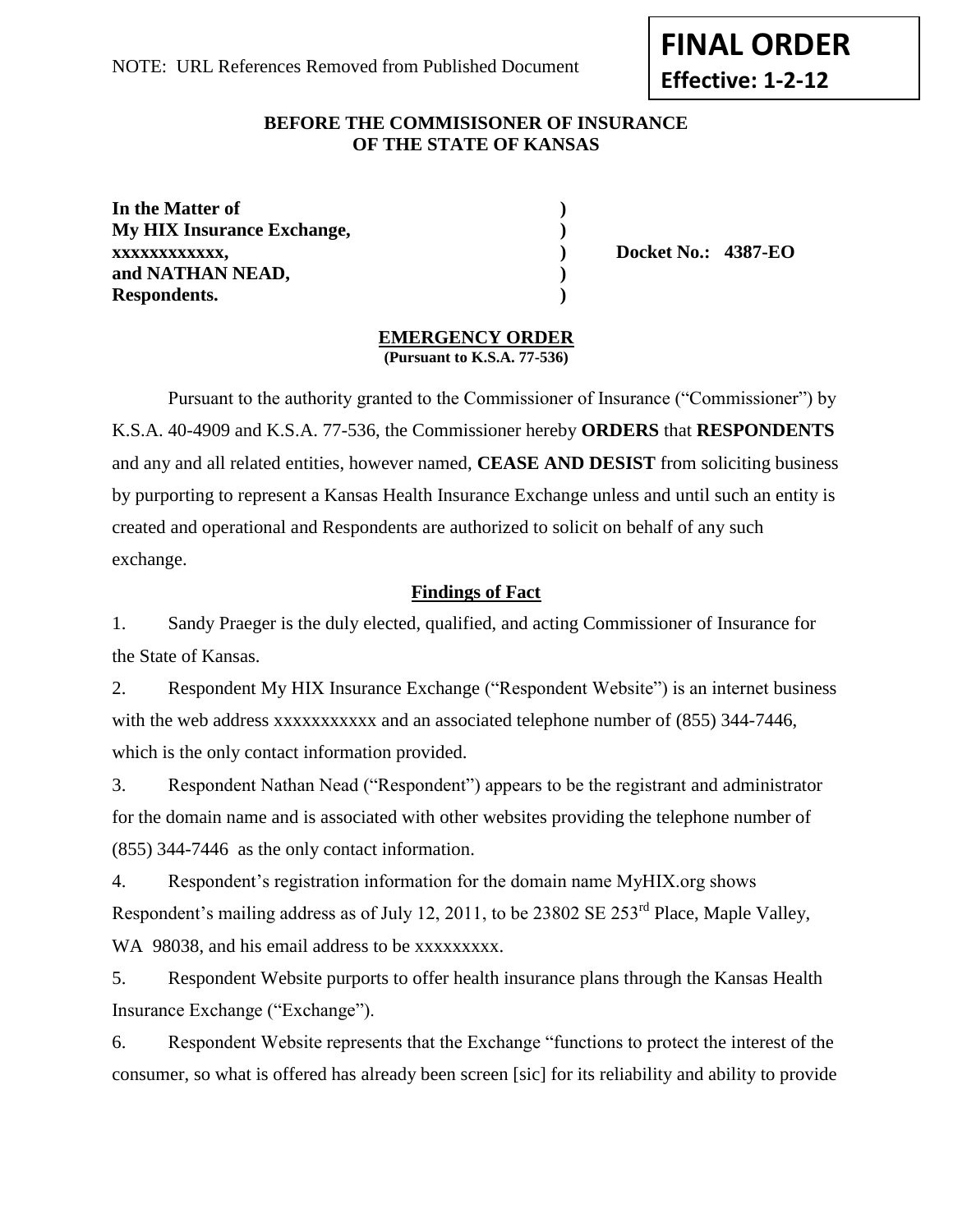the required service" and rated to help the consumer make the ideal choice.

xxxxxxxxxxxxxxxxx.

7. A health insurance exchange, either administered by the federal government or by an individual state, is proposed to be a component of the Patient Protection and Affordable Care Act but does not yet exist.

8. Respondent, through Respondent Website, materially misrepresents the status of the official Kansas health insurance exchange and the existence of state supervision and screening of the insurance products and services being marketed through the website.

9. Respondents do not hold a license or other authority granted by the Commissioner to engage in the business of insurance in Kansas.

10. Respondent, through Respondent Website, is actively soliciting contact information from consumers through the blatant and material misrepresentation that the state-sponsored exchange is operational and accessible through the Website.

11. It appears that Respondents are collecting contact information to be sold as leads or otherwise distributed for value to insurance agents.

12. Respondents thus misrepresent the status of the consumers who have expressed an interest in the state-sponsored exchange and seek to profit from insurance agents who purchase the leads in the good faith belief that they are persons who have expressed an interest in purchasing products the agents are selling.

### **Applicable Law**

13. The Commissioner is "charged with the administration of all laws relating to insurance, insurance companies and fraternal benefit societies doing business in this state, and all other duties which are or may be imposed upon such officer by law." K.S.A. 40-102.

14. The Commissioner is authorized to hold a fact-finding hearing on any matter relating to the business of insurance, and empowered to subpoena witnesses, compel their attendance, and require the production of documents, whenever the Commissioner shall have reason to believe that such a proceeding would be in the public interest. K.S.A. 40-281.

15. The Kansas Administrative Procedures Act (KAPA), K.S.A. 77-501 *et seq*., permits a state agency to use an emergency proceeding "[i]n a situation involving an immediate danger to the public health, safety or welfare that justifies use of emergency adjudication." K.S.A. 77- 536(a)(1). "The state agency may take only such action as is necessary: (1) To prevent or avoid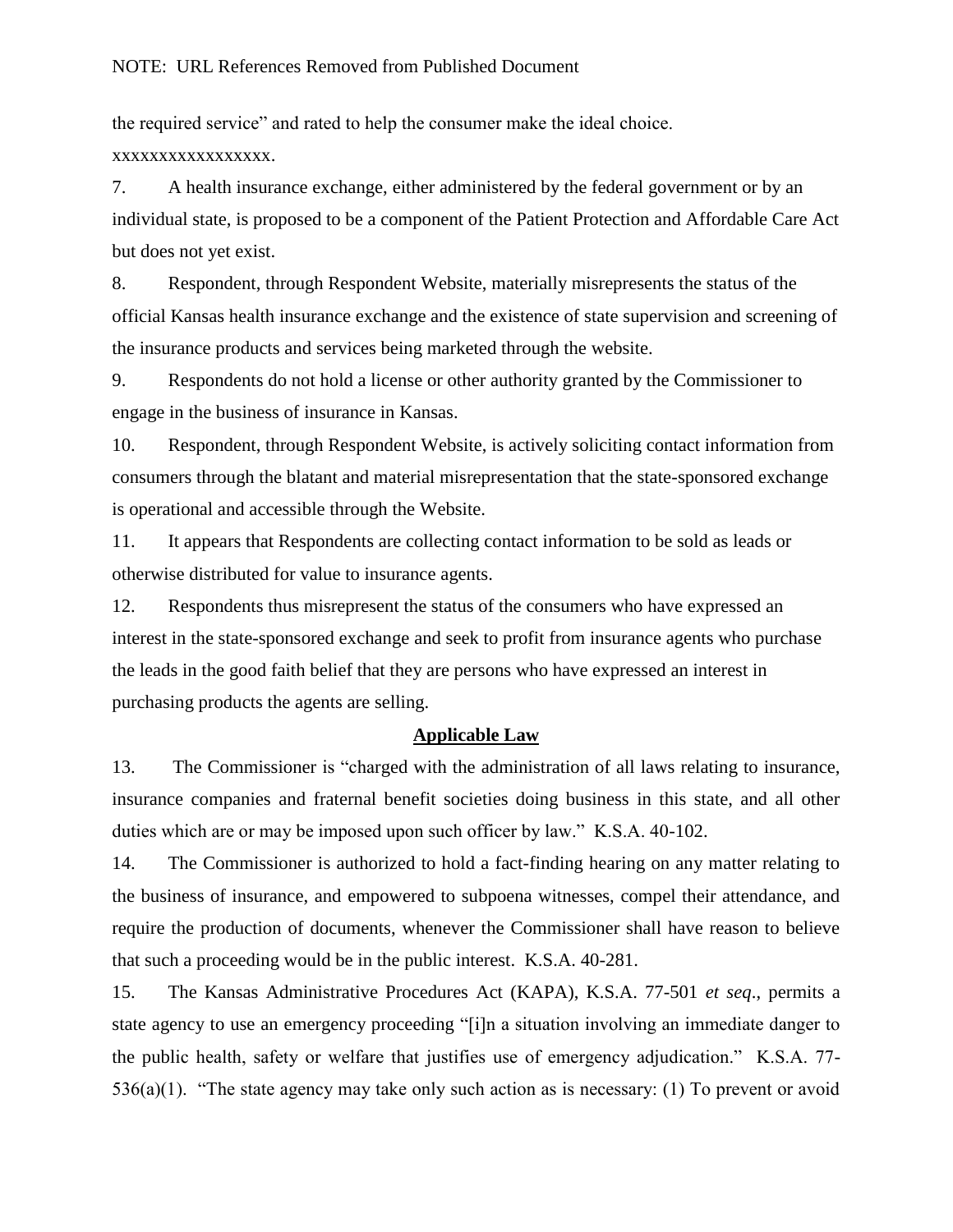the immediate danger to the public health, safety or welfare that justifies use of emergency adjudication." K.S.A. 77-536(b)(1). The state agency must give such notice as is practicable to persons who are required to comply with the order, and the order is effective when rendered. K.S.A. 77-536(d)(1). The agency shall proceed as quickly as feasible to complete any proceedings that would be required if the matter did not justify the use of emergency proceedings. K.S.A. 77-536(e).

16. The Commissioner is empowered to investigate the affairs of any person engaged in the business of insurance in Kansas "in order to determine whether such person has been or is engaged in any unfair method of competition or in any unfair or deceptive act or practice prohibited by K.S.A. 40-2403. K.S.A. 40-2405.

17. The following is defined as an unfair method of competition and/or unfair or deceptive act or practice in the business of insurance:

"Making publishing, disseminating, circulating or placing before the public, or causing, directly or indirectly, to be made, published, disseminated, circulated or placed before the public, in a newspaper, magazine or other publication, or in the form of a notice, circular, pamphlet, letter or poster, or over any radio or television station, or in any other way, an advertisement, announcement or statement containing any assertion, misrepresentation or statement with respect to the business of insurance or with respect to any person in the conduct of such person's insurance business, which is untrue, deceptive or misleading." K.S.A. 40-2404(2).

# **Conclusions of Law**

18. Respondents' conduct involves the business of insurance.

19. Respondents' solicitation poses an immediate risk of harm to consumers by enticing consumers to provide contact information to Respondents under false pretenses.

20. Respondents' solicitation poses an immediate risk of harm to Kansas licensed insurance agents by obtaining leads and marketing them to agents who purchase them with the reasonable expectation that the leads represent consumers who have expressed an interest in the products the agents are seeking to sell, when in fact, the leads do not.

21. The Commissioner has jurisdiction over Respondents as well as the subject matter of this proceeding, and such proceeding is held in the public interest.

### **Policy Reasons**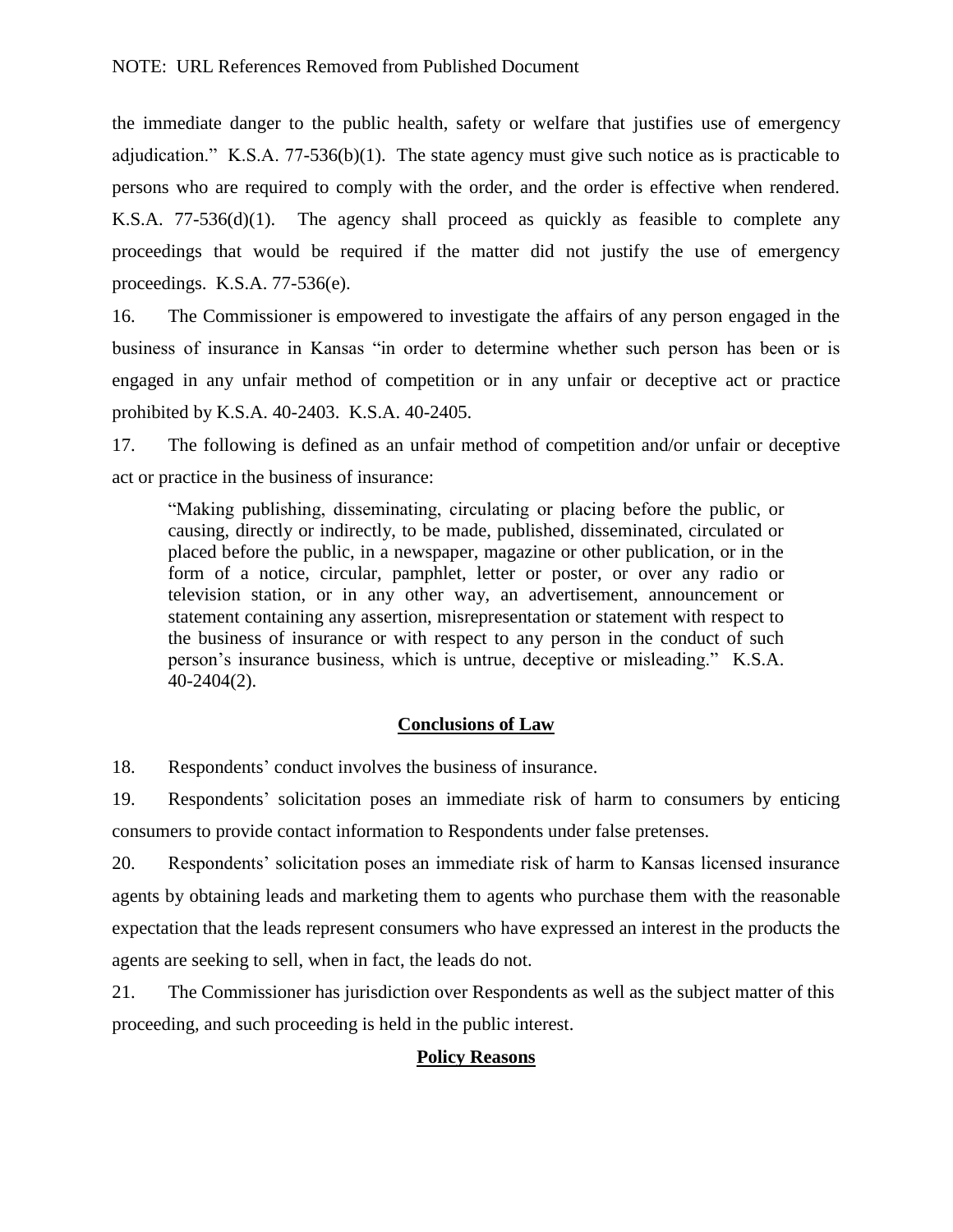22. The Commissioner and the Kansas Insurance Department seek to regulate the business of insurance in Kansas so as to protect the public health, safety and welfare. The Commissioner seeks to assure that any person or company engaging in the insurance business in Kansas is qualified and accountable for the promised performance. An emergency order pursuant to K.S.A. 77-536 is necessary and appropriate to prevent irreparable financial harm to consumers and agents from the misrepresentation and unauthorized acts of Respondent.

**IT IS THEREFORE ORDERED BY THE COMMISSIONER OF INSURANCE THAT** 

- **1. NATHAN NEAD, MyHIX Insurance Exchange, and any of its related entities, however identified and named, CEASE AND DESIST from representing themselves as a Kansas state-sponsored insurance exchange unless and until such an entity is created and operational and Respondents are authorized to solicit on behalf of any such exchange, and CEASE AND DESIST from soliciting leads for the sale of contracts of insurance in the state of Kansas using any form of misrepresentation, and**
- **2. Respondents shall immediately remove the Kansas link from the website xxxxxxxxxx.**

**IT IS SO ORDERED THIS \_\_14th \_\_\_ DAY OF DECEMBER 2011, IN THE CITY OF TOPEKA, COUNTY OF SHAWNEE, STATE OF KANSAS.** 



\_/s/ Sandy Praeger\_\_\_\_\_\_\_\_\_\_\_\_\_\_\_\_\_\_\_\_\_ Sandy Praeger Commissioner of Insurance

BY:

\_/s/ Zachary J.C. Anshutz\_\_\_\_\_\_\_\_\_\_\_\_\_ Zachary J.C. Anshutz General Counsel